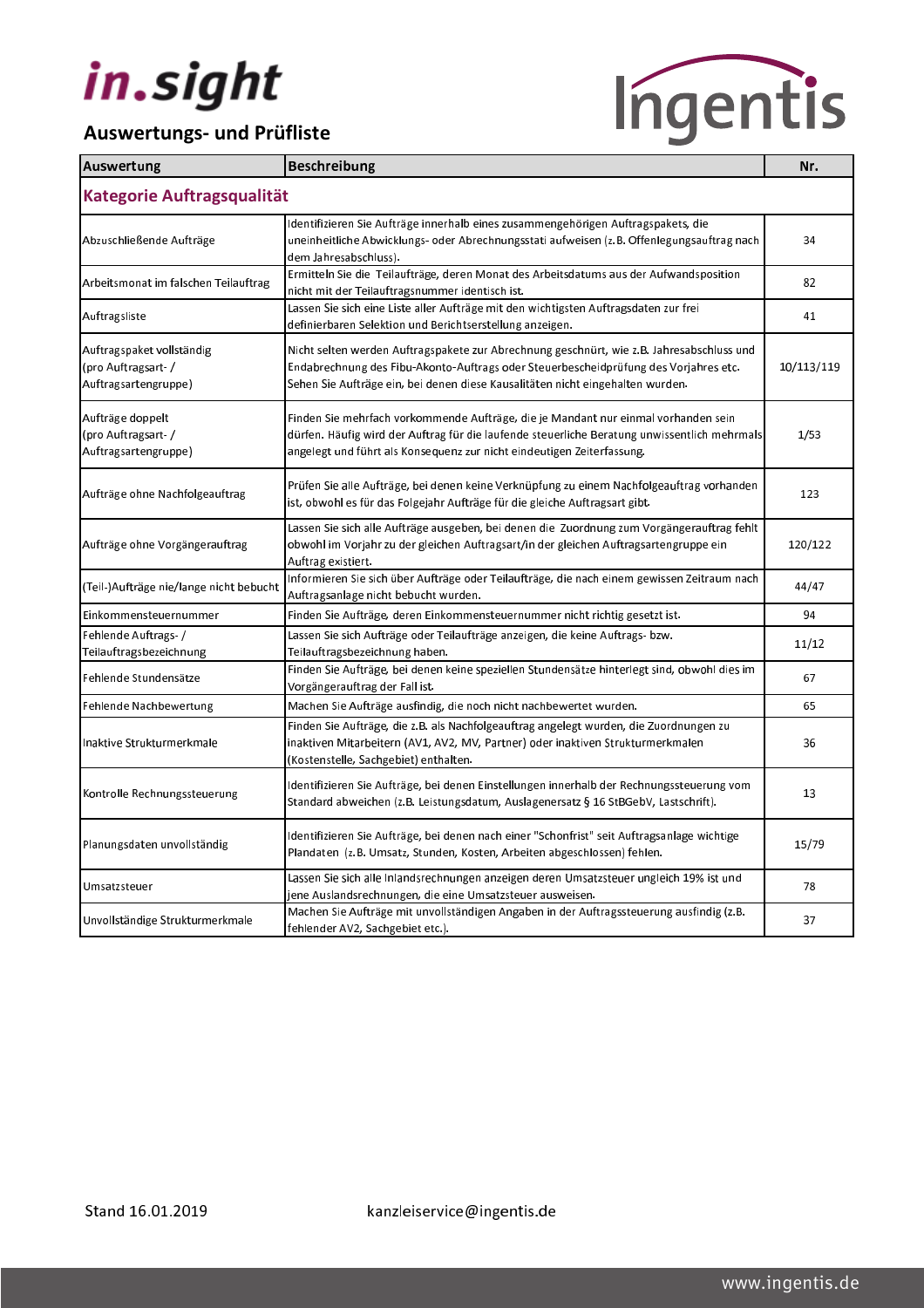

| Auswertung                          | Beschreibung                                                                                                                                                                                                                                       | Nr.      |  |  |
|-------------------------------------|----------------------------------------------------------------------------------------------------------------------------------------------------------------------------------------------------------------------------------------------------|----------|--|--|
| Kategorie Auftragsüberwachung       |                                                                                                                                                                                                                                                    |          |  |  |
| Bearbeitungsstatus                  | Ermitteln Sie Aufträge in denen ein bestimmter Bearbeitungsstatus nicht gesetzt ist.<br>Ausserdem können Sie sich eine Übersicht des kompletten Fortschrittes zu einem<br>Bearbeitungsthema anzeigen lassen.                                       | 80       |  |  |
| Bearbeitungsthema                   | Lassen Sie sich alle Aufträge anzeigen, denen ein bestimmtes Bearbeitungshtema nicht<br>zugeordnet ist.                                                                                                                                            | 90       |  |  |
| Entwicklung Gegenstandswerte        | Erhalten Sie eine Gegenüberstellung der Gegenstandswerte auf Teilauftragswerte mit dem<br>jeweiligen Vorgängerauftrag.                                                                                                                             | 93       |  |  |
| Fristen Bearbeitungsstand           | Erhalten Sie (Teil-)Aufträge mit der Anzahl an Tagen, seitdem ein bestimmter<br>Bearbeitungsstand gesetzt wurde (z.B. "Unterlagen eingegangen" vor 10 Tagen)                                                                                       | 85/92    |  |  |
| Kostenkontrolle                     | Überblicken Sie Aufträge, deren Kosten den Planumsatz überschritten haben, oder einen<br>bestimmten Prozentanteil des Planumsatzes erreicht haben.                                                                                                 | 14       |  |  |
| Prüfung Plandatum                   | Lassen Sie sich darüber informieren, welche Aufträge X Arbeitstage in der Zukunft oder in der<br>Vergangenheit begonnen oder abgeschlossen werden müssen. Unterscheiden Sie hier anhand<br>des Plandatum Arbeitsbeginn oder Plandatum Arbeitsende. | 111      |  |  |
| Plan-Ist-Vergleich                  | Ermitteln Sie Aufträge, deren Ist-Kosten/Stunden größer sind als die hinterlegten Plan-<br>Kosten/Stunden.                                                                                                                                         | 27       |  |  |
| Plan-Ist-Vergleich Arbeitsbeginn    | Identifizieren Sie Aufträge, deren Plan-Datum "Arbeiten begonnen" nicht dem Ist-Datum<br>"Arbeiten begonnen" entsprechen.                                                                                                                          | 49       |  |  |
| Plan-Ist-Vergleich Arbeitsende      | Finden Sie Aufträge, deren Plan-Datum "Arbeiten abgeschlossen" nicht dem Ist-Datum<br>"Arbeiten abgeschlossen" entsprechen.                                                                                                                        | 50       |  |  |
| Quotenreport                        | Lassen Sie sich automatisch auf die aktuelle Quote (z.B. pro AV1) der erledigten Aufträge im<br>letzten Veranlagungsjahr hinweisen.                                                                                                                | 58       |  |  |
| <b>Kategorie Fakturierung</b>       |                                                                                                                                                                                                                                                    |          |  |  |
| Abweichende Stundensätze            | Finden Sie Aufträge einer kombinierten Rechnung mit unterschiedlichen Stundensätzen.                                                                                                                                                               | 68       |  |  |
| Aufträge inaktive Mandanten         | Lassen Sie sich offene Aufträge von Mandanten anzeigen, die in den Stammdaten inaktiv<br>gesetzt wurden. Diese sollten schnellstens korrekt behandelt werden, hier kann sonst Honorar<br>verloren gehen.                                           | 3        |  |  |
| Aufträge ohne Rechnung              | Informieren Sie sich über Aufträge, die überhaupt keine Rechnung haben, obwohl Kosten<br>vorhanden sind.                                                                                                                                           | 39       |  |  |
| Liegezeiten nach TA Status          | Prüfen Sie Teilaufträge mit einem bestimmten Teilauftragsstatus, deren Ist-Datum vor X<br>Arbeitstagen gesetzt wurde, die noch nicht fakturiert sind.                                                                                              | 42       |  |  |
| Liegezeiten vor Fakturierung        | Machen Sie Aufträge oder Teilaufträge ausfindig, deren Arbeiten erledigt sind und deshalb<br>fakturiert werden können. Die Dauer der Liegezeit ist einstellbar.                                                                                    | 31/42/51 |  |  |
| Null Faktura                        | Ermitteln Sie Aufträge, die zu Null fakturiert wurden, aber abrechenbare Aufwände enthalten.                                                                                                                                                       | 66       |  |  |
| Rechnungen                          | Liste aller Rechnungen mit den wichtigsten Daten zur frei definierbaren Selektion und<br>Berichtserstellung (Rechnungsausgangsbuch).                                                                                                               | 60       |  |  |
| Rechnungsvorbereitung               | Finden Sie zur Rechnungsschreibung vorbereitete Aufträge, die in dem Status kalkuliert,<br>rechnungsvorgeschlagen oder rechnungsfreigegeben sind.                                                                                                  | 26       |  |  |
| ZMA Liste                           | Lassen Sie sich zu gewünschten Aufträgen (Verwaltung oder Mandant) die<br>Aufwandsbuchungen inkl. Stunden anzeigen.                                                                                                                                | 89       |  |  |
| ZMA offen Abrechnungsstatus         | Ermitteln Sie alle Aufträge, deren Kosten bereits zum Stichtag offen waren und heute noch<br>immer offen sind. Zudem werden aktuell nicht gegengerechnete Vorschüsse ermittelt.                                                                    | 77       |  |  |
| ZMA offen (inkl. Vorschüsse)        | Finden Sie offene Aufträge, die aufgrund ihrer Kostenhöhe oder des bereits angeforderten<br>Vorschusses zur Klärung des Sachverhalts in Ihren Fokus rücken sollten.                                                                                | 8        |  |  |
| ZMA offen Detail (inkl. Vorschüsse) | Lassen Sie sich alle offenen Aufträge mit den detaillierten Buchungen anzeigen.                                                                                                                                                                    | 96       |  |  |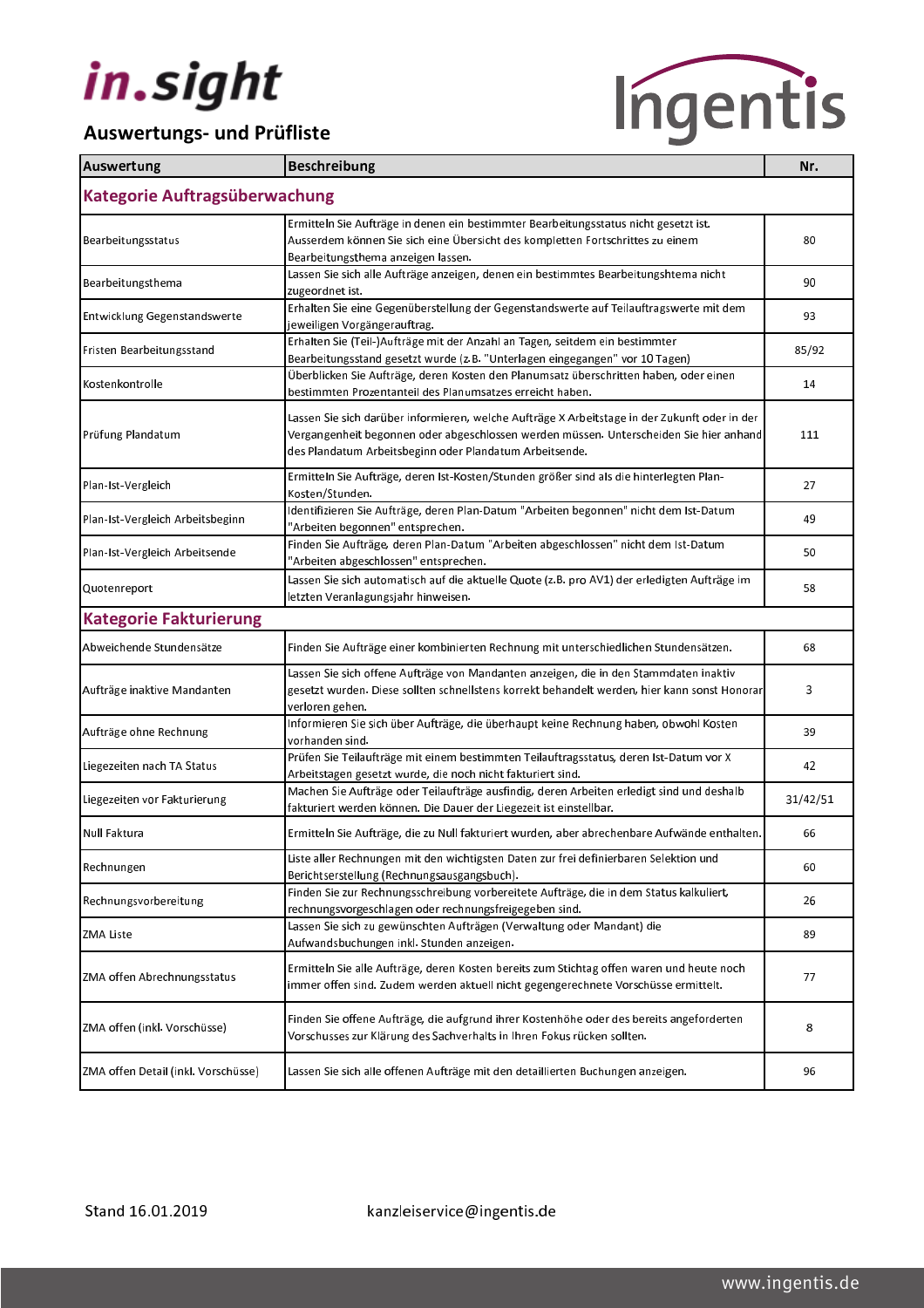

| <b>Auswertung</b>                             | Beschreibung                                                                                                                                                                                                                                      | Nr.    |  |  |
|-----------------------------------------------|---------------------------------------------------------------------------------------------------------------------------------------------------------------------------------------------------------------------------------------------------|--------|--|--|
| Kategorie Mandantenstammdaten                 |                                                                                                                                                                                                                                                   |        |  |  |
| Änderungen Stammdaten                         | Lassen Sie sich alle Mandanten ausgeben, bei denen es im gewählten Zeitraum Ändernungen<br>an den Stammdaten gegeben hat (Finanzamt, Bankverbindung, Hauptstrassen- und<br>Rechnungsadresse).                                                     | 125    |  |  |
| Dubletten IdentNr/Steuernummer                | Prüfen Sie, ob die gleiche Identifikations- oder Steuernummer bei mehreren Mandanten<br>eingetragen ist.                                                                                                                                          | 124    |  |  |
| Geburtstagsliste Adressaten oder<br>Mandanten | Lassen Sie sich automatisch auf anstehende Geburtstage der Adressaten und/oder<br>Mandanten hinweisen.                                                                                                                                            | 23/30  |  |  |
| Inaktive Zuständigkeit                        | Finden Sie inaktive Mitarbeiter in den Zuständigkeiten der Stammdatenverwaltung. Dabei<br>können auch individuelle Zuständigkeiten abgefragt werden.                                                                                              | 21     |  |  |
| Mandanten ohne Aufträge                       | Lassen Sie sich alle aktiven Mandanten ausgeben, bei denen es keine Aufträge bzw. keine<br>offenen Aufträge gibt.                                                                                                                                 | 121    |  |  |
| Mandantenstammdaten                           | Sie haben festgelegt, dass bestimmte Stammdaten am Mandanten vorhanden sein müssen.<br>Lassen Sie sich alle Mandanten ausgeben, bei denen diese Stammdaten nicht gesetzt sind (z.<br>B. fehlende Bankverbindung, ungültiges Legitimationspapier). | 114    |  |  |
| Neue Mandate                                  | Lassen Sie sich eine Liste der zuletzt neu angelegten Mandanten in der<br>Stammdatenverwaltung zur Nachkontrolle ausgeben.                                                                                                                        | 98     |  |  |
| Qualifikation in Verantwortlichkeit           | Sehen Sie sich Aufträge mit zugeordneten AV1/AV2/MV einer bestimmten Qualifikation an.                                                                                                                                                            | 69     |  |  |
| Stammdatenänderung                            | Lassen Sie sich alle Änderungen der Stammdaten innerhalb eines Zeitraums ausgeben.                                                                                                                                                                | 97     |  |  |
| Unvollständige Zuständigkeiten                | Finden Sie Mandanten, bei denen nicht alle Zuständigkeiten (z.B. Partner des Mandanten)<br>erfasst sind. Dabei können auch individuell definierte Zuständigkeiten abgefragt werden.                                                               | 75     |  |  |
| <b>Kategorie Mitarbeiter</b>                  |                                                                                                                                                                                                                                                   |        |  |  |
| Geburtstagsliste Mitarbeiter                  | Sie werden automatisch auf die anstehenden Geburtstage der Mitarbeiter hingewiesen.                                                                                                                                                               | 24     |  |  |
| Kanzleizugehörigkeit Mitarbeiter              | Sie werden automatisch über sich jährende Kanzleizugehörigkeiten der Mitarbeiter informiert.                                                                                                                                                      | 25     |  |  |
| Resturlaubstage                               | Informieren Sie sich über die aktuell offenen Resturlaubstage der Mitarbeiter für die<br>Urlaubsplanung.                                                                                                                                          | 20     |  |  |
| Soll/Ist MA Stunden prozentual (im<br>Detail) | Ermitteln Sie Abweichungen (prozentual) zwischen der hinterlegten Soll- und der erfassten Ist-<br>Arbeitszeit eines Mitarbeiters. Der zu prüfende Zeitraum und die Höhe der Abweichung kann<br>definiert werden.                                  | 19/112 |  |  |
| Tage mit Überstunden                          | Lassen Sie sich Arbeitstage mit erfassten Überstunden in der Zeiterfassung anzeigen.                                                                                                                                                              | 52     |  |  |
| Tagesjournal                                  | Gleichen Sie das Tagesjournal Ihrer Mitarbeiter mit den erfassten Aufwänden ab.                                                                                                                                                                   | 95     |  |  |
| Tageskapazitäten                              | Informieren Sie sich über die an einem bestimmten Tag erfassten Zeiten eines Mitarbeiters.<br>Ebenso kann diese Prüfung als Monatsreporting genutzt werden.                                                                                       | 86     |  |  |
| Übernahme Resturlaub                          | Finden Sie inaktive Mitarbeiter, deren Resturlaub in das neue Jahr übernommen wird.                                                                                                                                                               | 73     |  |  |
| Unvollständige Mitarbeiterstammdaten          | Finden Sie Mitarbeiter mit fehlenden Stammdaten<br>(Arbeitszeitmodell/Austrittsdatum/Stammkostenstelle).                                                                                                                                          | 72     |  |  |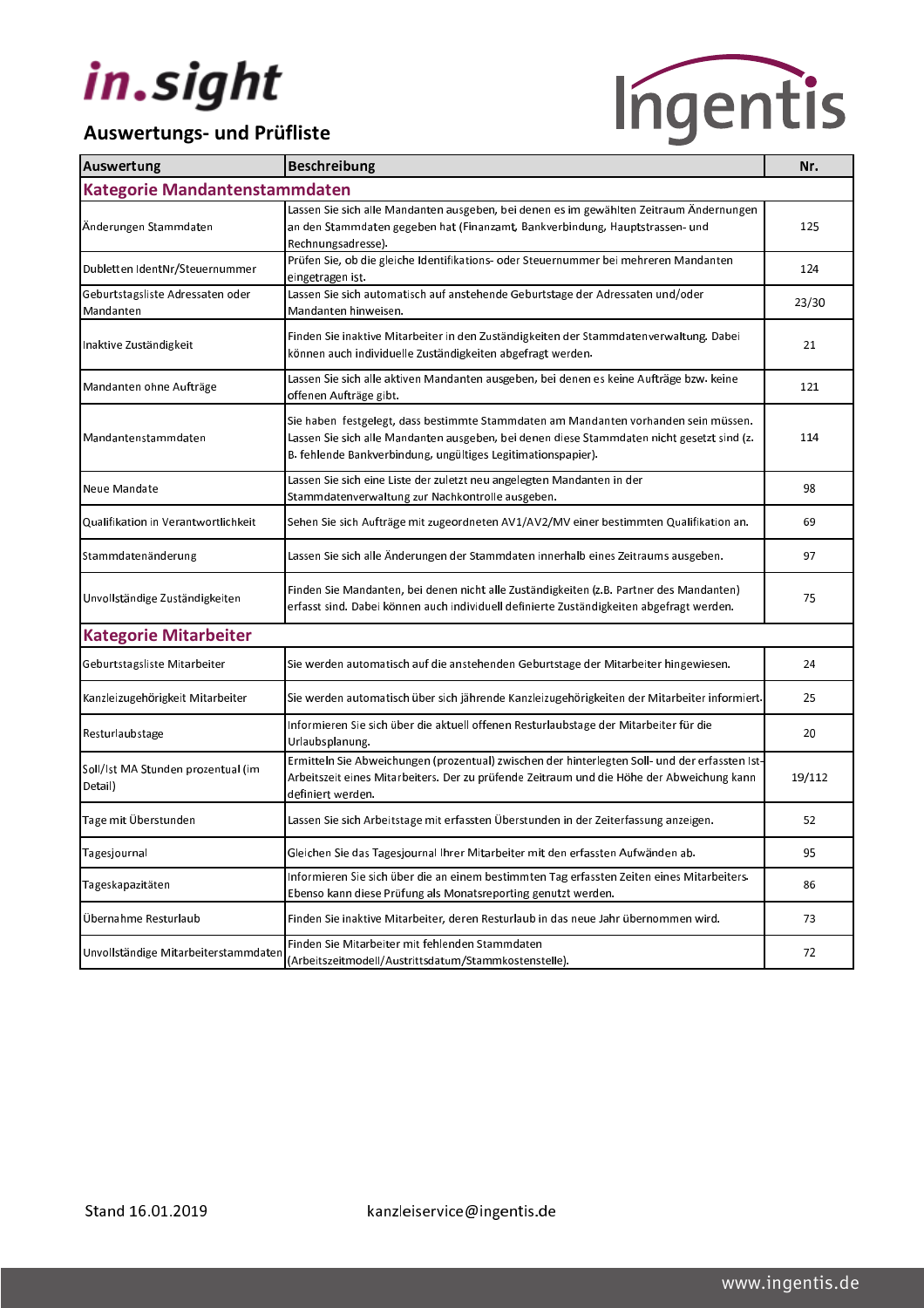

| Auswertung                                        | Beschreibung                                                                                                                                                                                                                                                                                                                                                                                         | Nr.        |  |  |
|---------------------------------------------------|------------------------------------------------------------------------------------------------------------------------------------------------------------------------------------------------------------------------------------------------------------------------------------------------------------------------------------------------------------------------------------------------------|------------|--|--|
| Kategorie Kanzleimanagement / Controlling         |                                                                                                                                                                                                                                                                                                                                                                                                      |            |  |  |
| <b>ABC Analyse Mandant</b>                        | Übersicht aller Mandanten nach Umsätzen (im gewählten Zeitraum) und ihren<br>Deckungsbeiträgen.                                                                                                                                                                                                                                                                                                      | 84         |  |  |
| Innerbetriebliche Leistungsverrechnung            | Ermitteln Sie für die innerbetriebliche Leistungsverrechnung ZMA Buchungen, bei denen ein<br>kostenstellenfremder Mitarbeiter einen Auftrag bebucht hat.                                                                                                                                                                                                                                             | 106        |  |  |
| Leistungsprofil                                   | Lassen Sie sich pro Mitarbeiter die geleisteten Stunden und Kosten pro Auftragsart für die<br>jeweiligen Monate anzeigen.                                                                                                                                                                                                                                                                            | 88         |  |  |
| Mitarbeiterproduktivität                          | Informieren Sie sich über die aktuellen Soll- und Ist-Stunden (produktiv, unproduktiv,<br>Krankstunden, Urlaubsstunden) Ihrer Mitarbeiter in einem gewissen Zeitraum.                                                                                                                                                                                                                                | 83         |  |  |
| Mitarbeiterproduktivität mit<br>Um satzverteilung | Lassen Sie sich für jeden Mitarbeiter die geleisteten Stunden (produktiv und unproduktiv) mit<br>dem jeweiligen Umsatzanteil im Zeitraum (nach Leistungszeitraum) anzeigen.                                                                                                                                                                                                                          | 91         |  |  |
| Überschussanalyse Jahrestabelle                   | Erhalten Sie eine Jahrestabelle auf Monatsebene pro Mandant in Anlehnung an die<br>Standardauswertung "Jahrestabelle Umsatz" aus dem DATEV-Auskunftssystem.                                                                                                                                                                                                                                          | 109        |  |  |
| Überschussanalyse                                 | Ingentis in sight erstellt für Sie eine Überschussanalyse in Anlehnung an die Standard-<br>Überschussanalyse aus dem DATEV-Auskunftsystem. Dabei sind verschiedene<br>Kumulierungsebenen (z. B. nach Mandant) möglich.                                                                                                                                                                               | 59/116     |  |  |
| Überschussverteilung                              | Ingentis in sight generiert für Sie eine Überschussverteilung in Anlehnung an die Standard-<br>Überschussverteilung - mitarbeiterbezogen aus dem DATEV-Auskunftsystem.                                                                                                                                                                                                                               | 61         |  |  |
| Um satzverteilung                                 | Ingentis in sight erstellt für Sie eine Umsatzverteilung in Anlehnung an die Standard-<br>Umsatzverteilung aus dem DATEV-Auskunftssystem. Sie werden automatisch über die<br>Umsatzanteile pro Mitarbeiter und Teilauftrag informiert. Alternativ kann die<br>Umsatzverteilung über den Gesamtauftrag erfolgen und zusätzlich die Kostenstelle des<br>Mitarbeiters zum Leistungszeitpunkt ausweisen. | 81/115/117 |  |  |
| Um satzverteilung inkl. Vorschüsse                | Sie möchten im Gegensatz zur Standardumsatzverteilung bereits die Vorschüsse auf die<br>beteiligten Mitarbeiter verteilen? In dieser Variante der Umsatzverteilung wird dies getan und<br>die Vorschüsse dabei separat ausgewiesen.                                                                                                                                                                  | 105        |  |  |
| <b>Kategorie Zeiterfassung</b>                    |                                                                                                                                                                                                                                                                                                                                                                                                      |            |  |  |
| Fehlende Zeiterfassungstage                       | Informieren Sie Ihre Mitarbeiter automatisch über fehlende oder unvollständig erfasste<br>Arbeitstage in der Zeiterfassung. So wird eine zeitnahe Erfassung gewährleistet.                                                                                                                                                                                                                           | 28         |  |  |
| Ausstehende Kapazitätsaktualisierung              | Lassen Sie sich alle Mitarbeiter ausgeben, zu denen in EO Comfort noch die Kapazitäten<br>aktualisiert werden müssen. Diese Kapazitätstabelle ist die wichtigste Grundlage für alle<br>Auswertung mit Sollstunden der Mitarbeiter und muss immer aktuell sein.                                                                                                                                       | 104        |  |  |
| Erfassung nach Fakturierung                       | Ermittelt Zeitbuchungen, die nachträglich auf bereits fakturierte Aufträge erfasst wurden.                                                                                                                                                                                                                                                                                                           | 103        |  |  |
| ZMA Buchungen in der Zukunft                      | Selektieren Sie sich ZMA Buchungen mit Arbeitsdatum in der Zukunft. I.d.R. handelt es sich<br>hierbei um Fehlbuchungen.                                                                                                                                                                                                                                                                              | 102        |  |  |
| ZMA-Buchungen ohne Notiz                          | In Beratungsaufträgen sind Buchungsnotizen elementar zur späteren Honorarermittlung bzw.<br>Durchsetzung. Finden Sie Aufwandsbuchungen, bei denen die Mitarbeiter keine Notizen zu<br>bestimmten Auftragsarten erfasst haben.                                                                                                                                                                        | 9          |  |  |